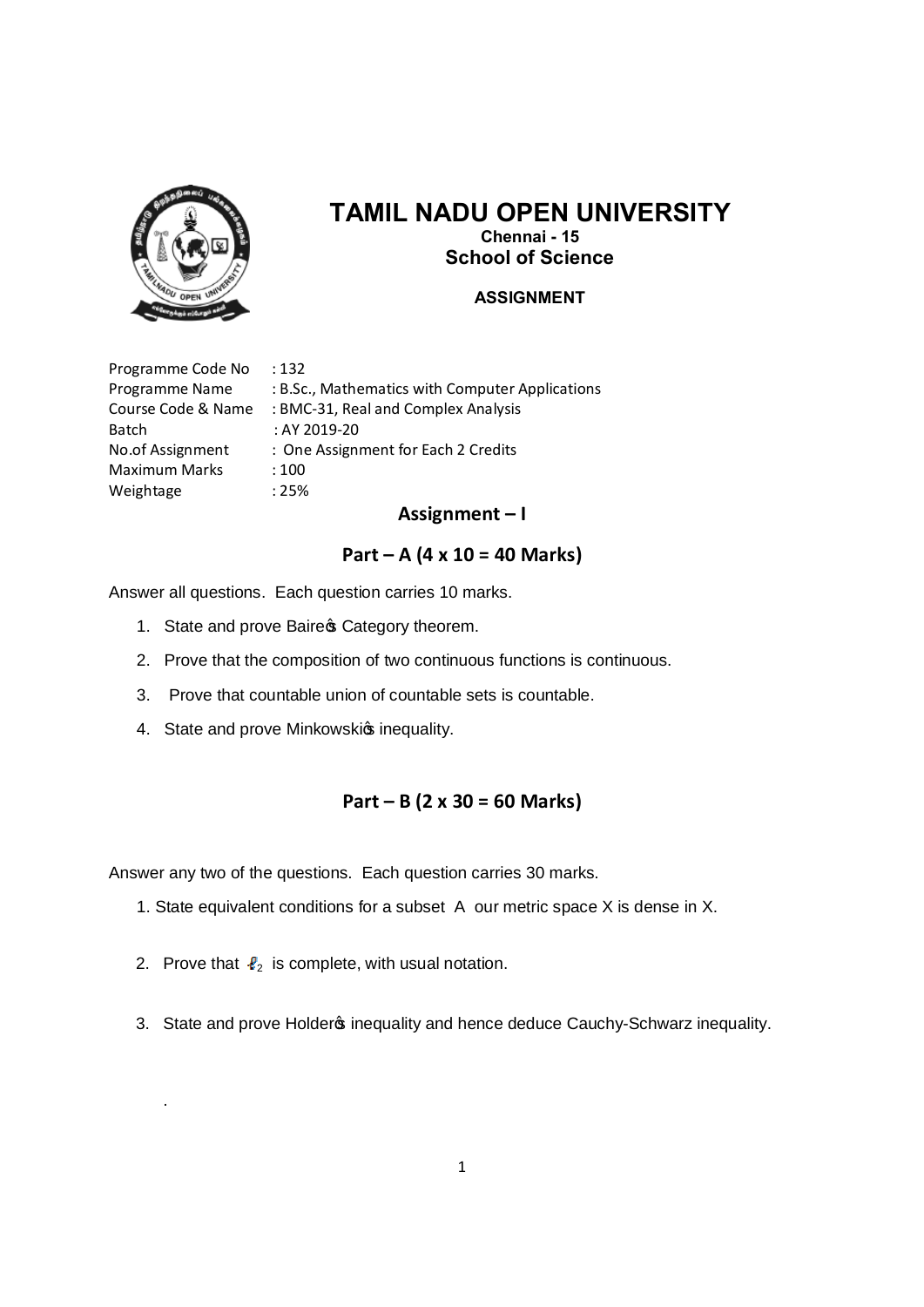# **Assignment – II**

# **Part – A (4 x 10 = 40 Marks)**

Answer all questions. Each question carries 10 marks.

- 1. State and prove Heine Borel Theorem.
- 2. Prove that a continuous function on a compact set is uniformly continuous.
- 3. Prove that the closer of a connected set is connected.
- 4. Prove that any compact subset of a metric space is closed and bounded.

#### **Part – B (2 x 30 = 60 Marks)**

Answer any two of the questions. Each question carries 30 marks.

- 1. Prove that  $\mathbb R$  is connected, proving necessary results.
- 2. Prove that a metric space X is totally bounded if and only if every sequence in X has a Cauchy subsequence.
- 3. State and prove Cantor<sup>\$</sup> Intersection Theorem.

#### **Assignment – III**

# **Part – A (4 x 10 = 40 Marks)**

Answer all questions. Each question carries 10 marks.

- 1. State and prove a condition for a bounded function to be Riemann integrable.
- 2. Prove that any continuous function defined on a closed interval is integrable.
- 3. State and prove Chain Rule and differentiation.
- 4. State and prove Generalized Mean value theorem.

#### **Part – B (2 x 30 = 60 Marks)**

- 1. List Properties of Riemann integral and prove.
- 2. State and prove first fundamental theorem of Calculus.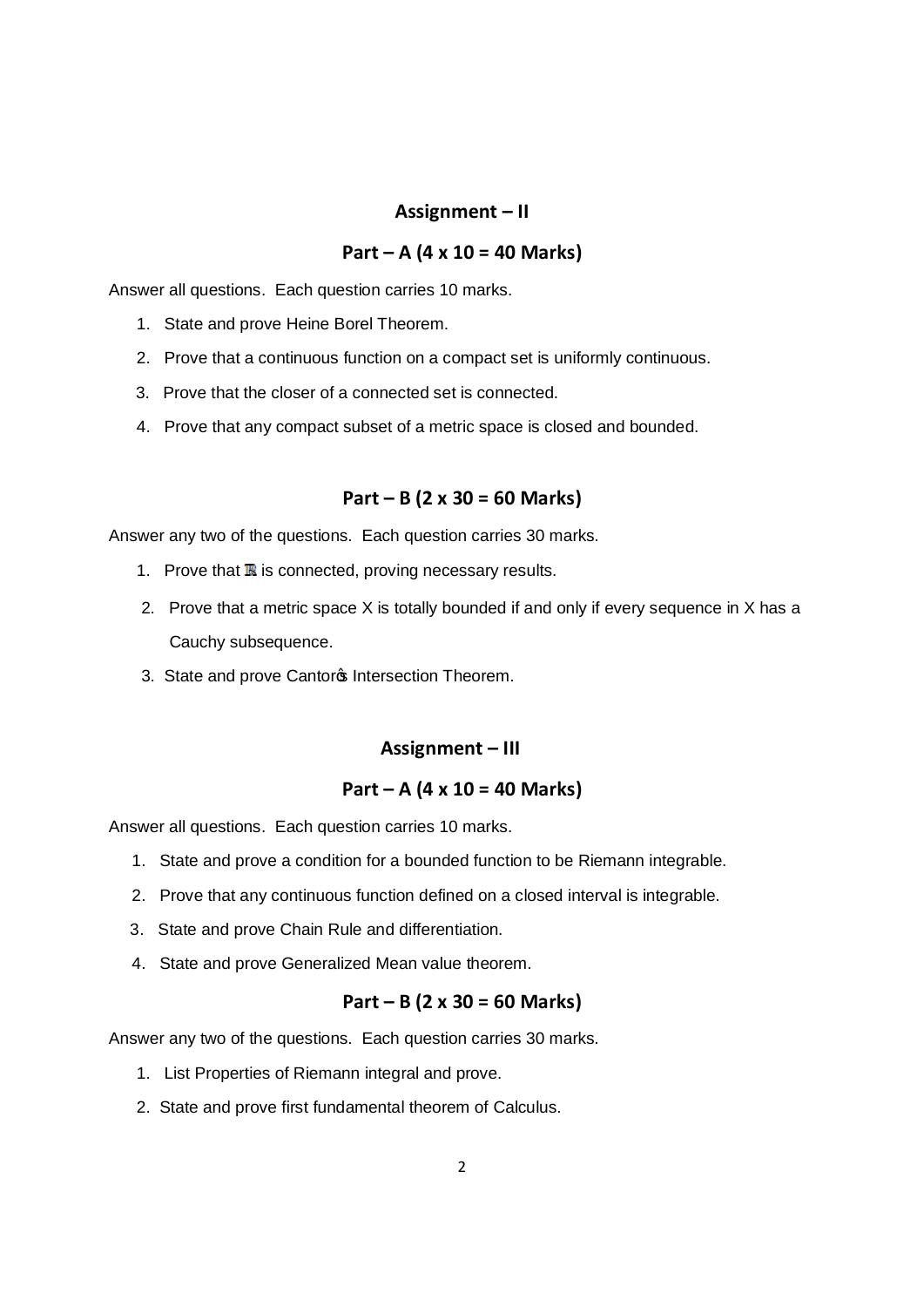3. State and prove equivalent conditions for a metric space X to be compact.

#### **Assignment – IV**

# **Part – A (4 x 10 = 40 Marks)**

Answer all questions. Each question carries 10 marks.

- 1. State and prove Liouvilles Theorem.
- 2. State and prove Cauchy o residue theorem.
- 3. Define an analytic function and show that the function  $f(z) = |z|$  is not analytic.
- 4. If f is analytic in a region then prove that the real and imaginary parts satisfy the C-R equations.

## **Part – B (2 x 30 = 60 Marks)**

- 1. State and prove Morera stheorem.
- 2. State and prove maximum modulus theorem.
- 3. State and prove Cauchy  $\phi$  integral theorem for Rectangle.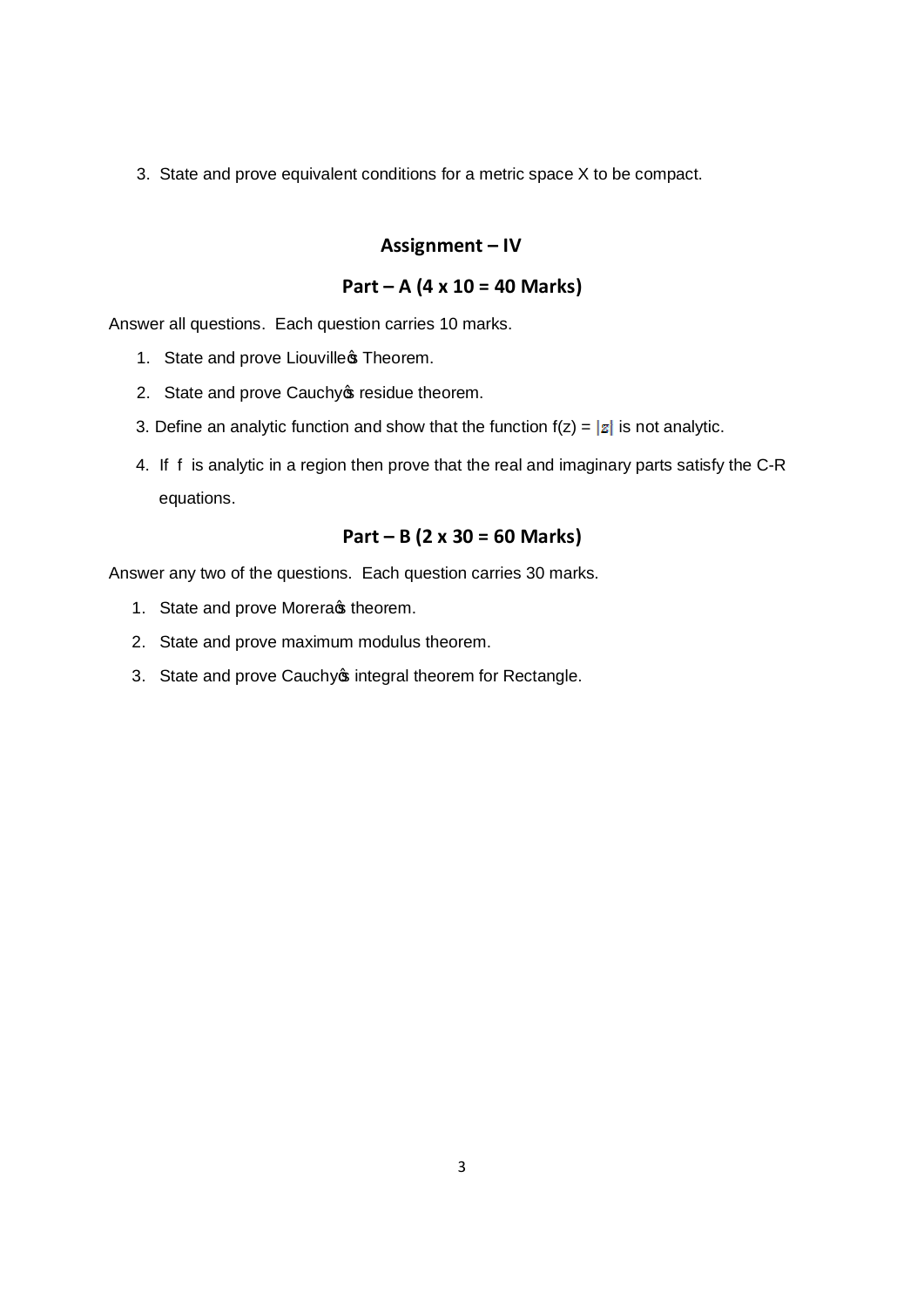

# **TAMIL NADU OPEN UNIVERSITY**

**Chennai - 15 School of Science**

#### **ASSIGNMENT**

Programme Code No : 132 Batch : AY 2019-20 Maximum Marks : 100 Weightage : 25%

Programme Name : B.Sc., Mathematics with Computer Applications Course Code & Name : BMC-32, Linear Algebra and Boolean Algebra No.of Assignment : One Assignment for Each 2 Credits

#### **Assignment – I**

#### **Part – A (4 x 10 = 40 Marks)**

Answer all questions. Each question carries 10 marks.

- 1. Define linearly independent set, linearly dependent set and illustrate.
- 2. Define rank, nullity of linear transformation and prove that dim  $V = rank T + nullity T$ where T is a linear transformation from the vector space V in to vector space W.
- 3. Define Kernel of a linear transformation and prove that it is a subspace.
- 4. If A and B are subspaces of a vector space V then prove that  $\frac{A+B}{A} \cong \frac{B}{4\pi B}$ .

## **Part – B (2 x 30 = 60 Marks)**

- 1. Prove that the set of all linear transformations from V to W is a vector space where V and W are vector spaces
- 2. Prove that any two bases of a finite dimensional vector space V have the same number of elements, proving necessary results.
- 3. Define the quotient Space and prove it is an vector space.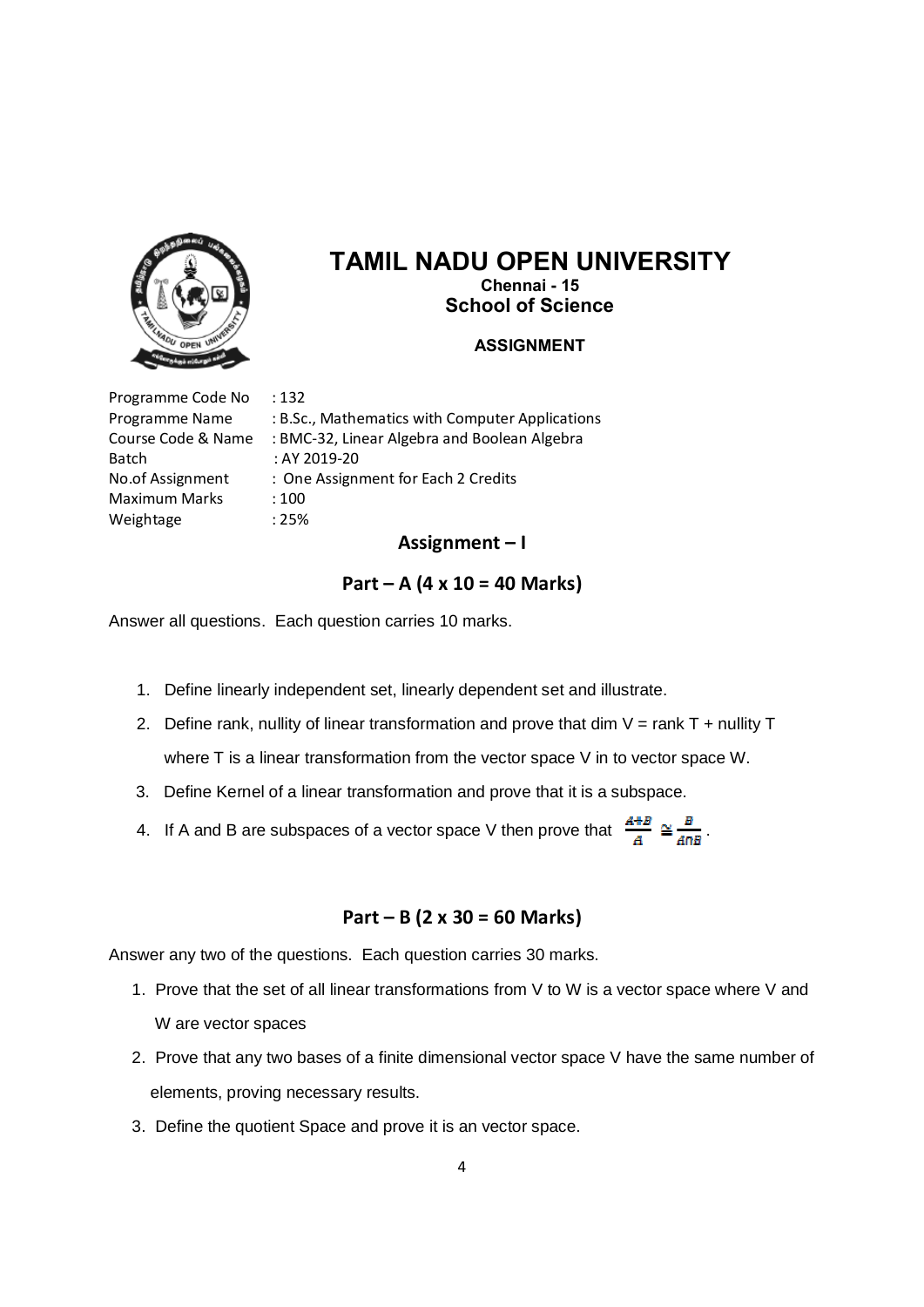### **Assignment – II**

# **Part – A (4 x 10 = 40 Marks)**

Answer all questions. Each question carries 10 marks.

- 1. State and prove Schwartz o inequality
- 2. If W is a subspace of a finite dimensional inner product space then prove that  $V = W \oplus W^{\perp}$ .
- 3. State and prove fundamental theorem of Homomorphism on vector spaces.
- 4. Prove that an isomorphism between vector spaces maps a basis of V onto a basis of W.

### **Part – B (2 x 30 = 60 Marks)**

Answer any two of the questions. Each question carries 30 marks.

- 1. Prove that any vector space of dimension n over a field F is isomorphic to  $V_n(F)$ .
- 2. Prove that dim W  $\leq$  dim V and dim  $\frac{v}{w}$  = dim V  $\cdot$  dim W where W is a subspace of a finite dimensional vector space V.
- 3. State and prove equivalent conditions for a subset of a vector space to be a basis.

#### **Assignment – III**

#### **Part – A (4 x 10 = 40 Marks)**

Answer all questions. Each question carries 10 marks.

- 1. Prove that every chain is a lattice.
- 2. Prove that the set of all normal subgroups of a group G is a modular lattice.
- 3. Show that  $L(V, V, F)$  is a vector space of dimension  $n^2$ .
- 4. Draw the diagram for the poset  $\mathcal{D}(\{1,2,3\})$  with the relation set inclusion  $\subseteq$ .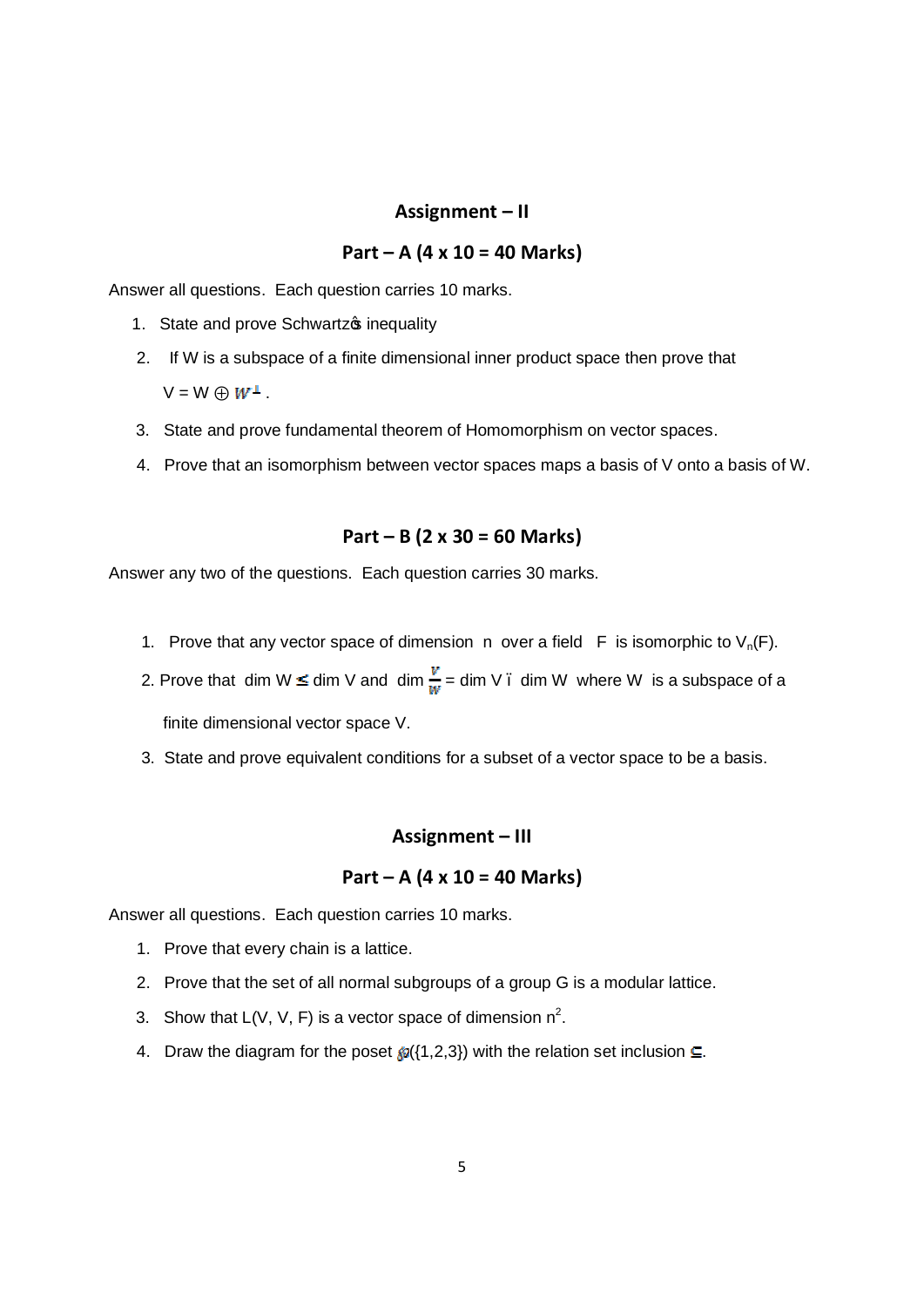# **Part – B (2 x 30 = 60 Marks)**

Answer any two of the questions. Each question carries 30 marks.

- 1. Explain Gram-Schmidt orthogonalisation process and illustrate.
- 2 Explain Lagrange Method to reduce a quadratic form to diagonal form and illustrate.
- 3. If A and B are subspaces of a finite-dimensional vector space V, then prove that, dim  $(A + B) = \dim A + \dim B$ . dim  $(A \cap B)$ .

#### **Assignment – IV**

### **Part – A (4 x 10 = 40 Marks)**

Answer all questions. Each question carries 10 marks.

- 1. Define a Boolean Ring and list some properties, justify.
- 2. Is the complement of an element in a lattice unique? When it is unique? Justify.
- 3. Prove that the set of all subgroups of a groups is a lattice.
- 4. Define a Boolean Algebra and list some properties, justify.

## **Part – B (2 x 30 = 60 Marks)**

- 1. Write a note on Modular Lattices.
- 2. Explain the process of converting a Boolean ring with identity element 1  $\neq$  0 in to a Boolean algebra.
- 3. Write a note on Distributive Lattices.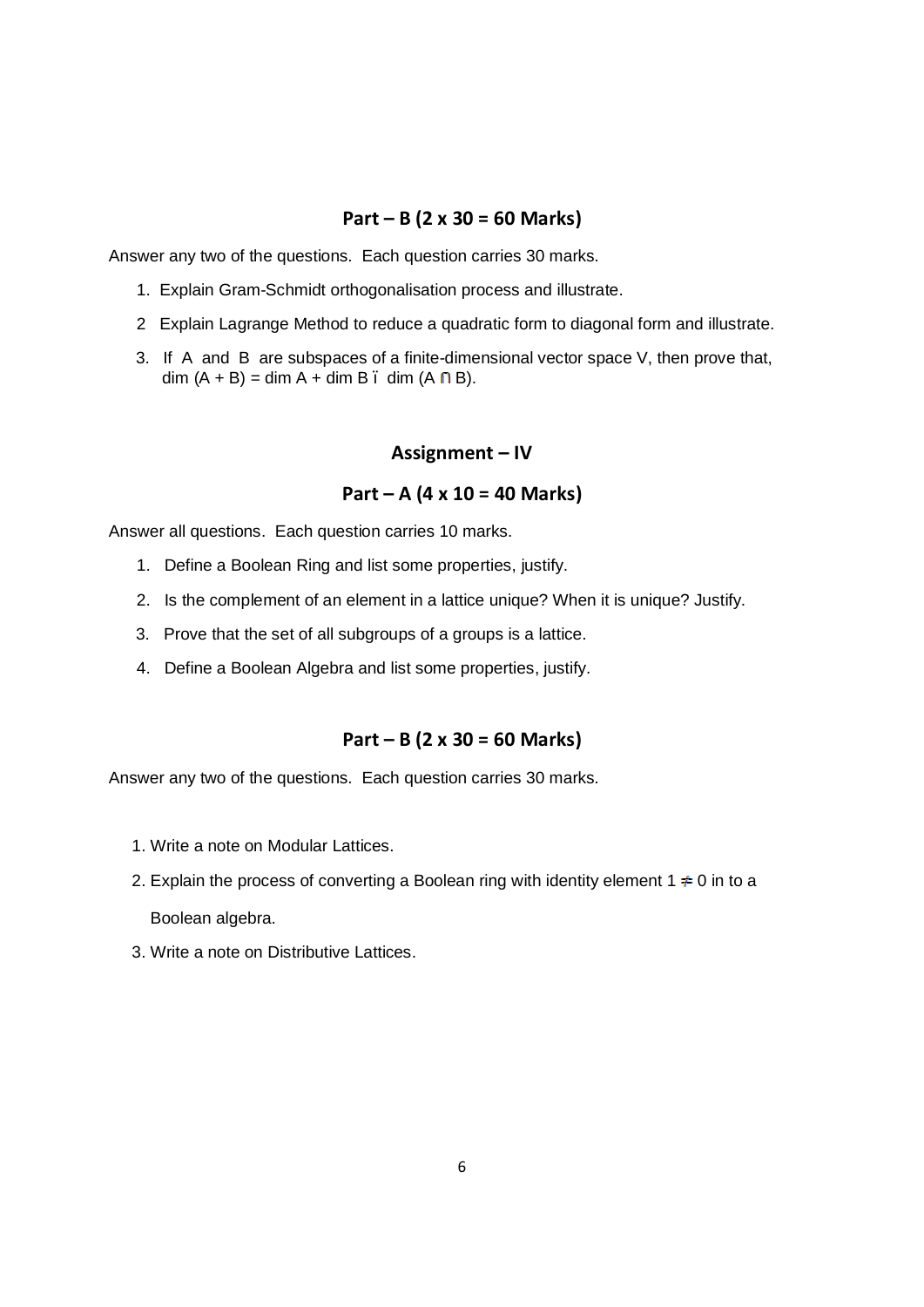

# **TAMIL NADU OPEN UNIVERSITY**

**Chennai - 15 School of Science**

#### **ASSIGNMENT**

| Programme Code No  | :132                                            |
|--------------------|-------------------------------------------------|
| Programme Name     | : B.Sc., Mathematics with Computer Applications |
| Course Code & Name | : BMC-33N, Quantitative Techniques              |
| Batch              | : AY 2019-20                                    |
| No.of Assignment   | : One Assignment for Each 2 Credits             |
| Maximum Marks      | :100                                            |
| Weightage          | : 25%                                           |

# **Assignment – I**

### **Part – A (4 x 10 = 40 Marks)**

Answer all questions. Each question carries 10 marks.

- 1. Explain Two-phase method.
- 2. Explain practical rule to avoid cycling in L.P.P.
- 3. Explain Simplex Algorithm.
- 4. Explain Big M-method.

# **Part – B (2 x 30 = 60 Marks)**

Answer any two of the questions. Each question carries 30 marks.

1. Use Charnes penalty method to

Minimize  $Z = 2x_1 + x_2$ 

Subject to the constraints:

$$
3x1 + x2 = 3
$$
  

$$
4x1 + 3x2 \ge 6
$$
  

$$
x1 + 2x2 \le 3
$$
  

$$
x1, x2 \ge 0
$$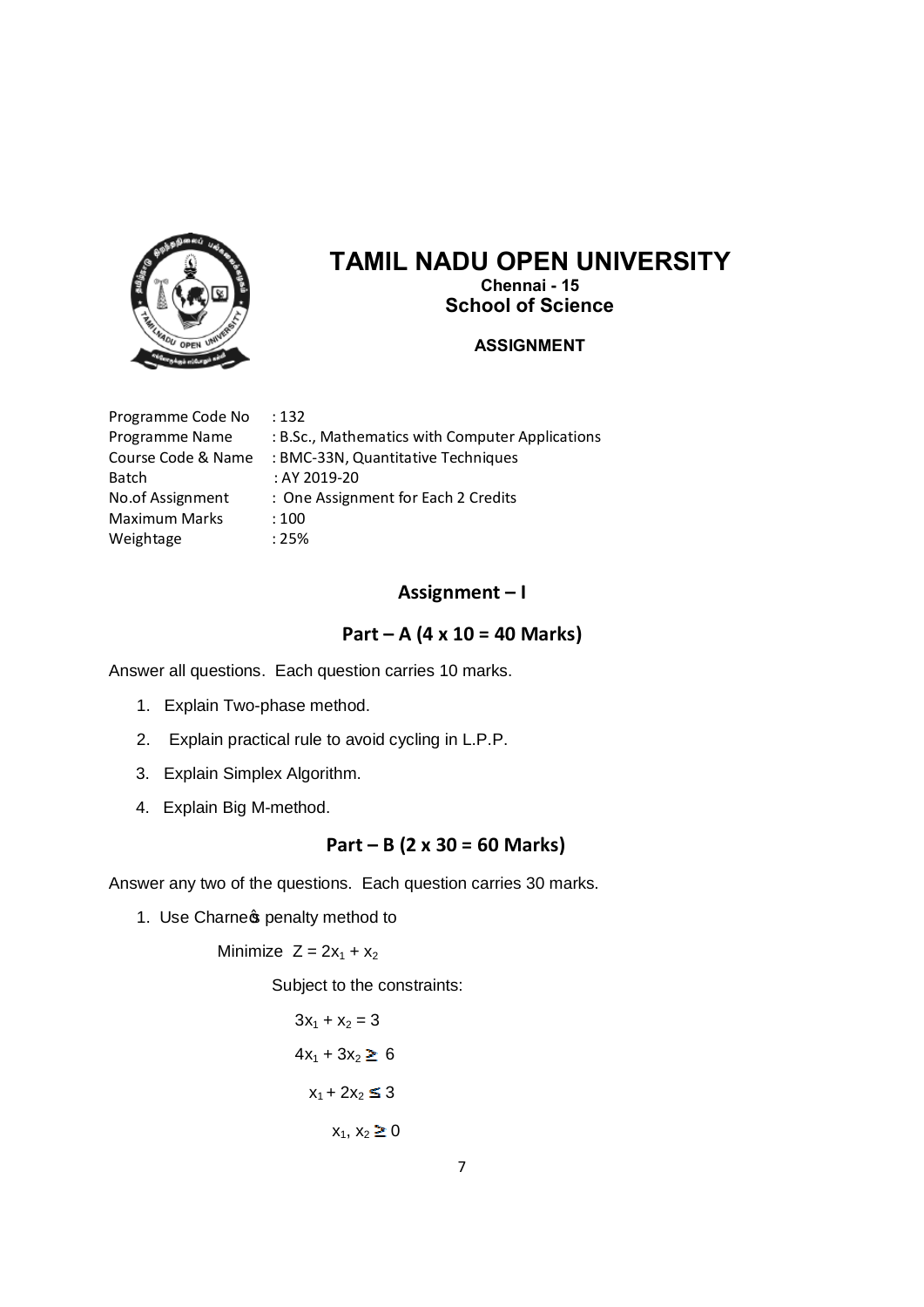2. Use two-phase simplex method to

Minimize  $Z = \frac{15}{2}x_1 \cdot 3x_2$ 

Subject to the constraints:

$$
3x_1 \cdot x_2 \cdot x_3 \ge 3
$$
  

$$
x_1 \cdot x_2 + x_3 \ge 2
$$
  

$$
x_1, x_2, x_3 \ge 0
$$

3. Use simplex method to solve the following L.P.P.

Maximize  $Z = 7x_1 + 5x_2$ 

Subject to the constraints:

$$
x_1 + 2x_2 \le 6
$$
  
\n
$$
4x_1 + 3x_2 \le 12
$$
  
\n
$$
x_1, x_2 \ge 0
$$

## **Assignment – II**

$$
Part - A (4 \times 10 = 40 Marks)
$$

Answer all questions. Each question carries 10 marks.

- 1. Explain dual simplex algorithm.
- 2. Explain Integer programming algorithm.
- 3. Show that the dual of the dual is the primal.
- 4. Obtain the dual problem of the following LPP.

Minimize  $Z = 2x_1 + 5x_2 + 6x_3$ Subject to the constraints:  $5x_1 + 6x_2$ .  $x_3 \leq 3$  $-2x_1 + x_2 + 4x_3 \le 4$  $x_1 - 5x_2 + 3x_3 \le 1$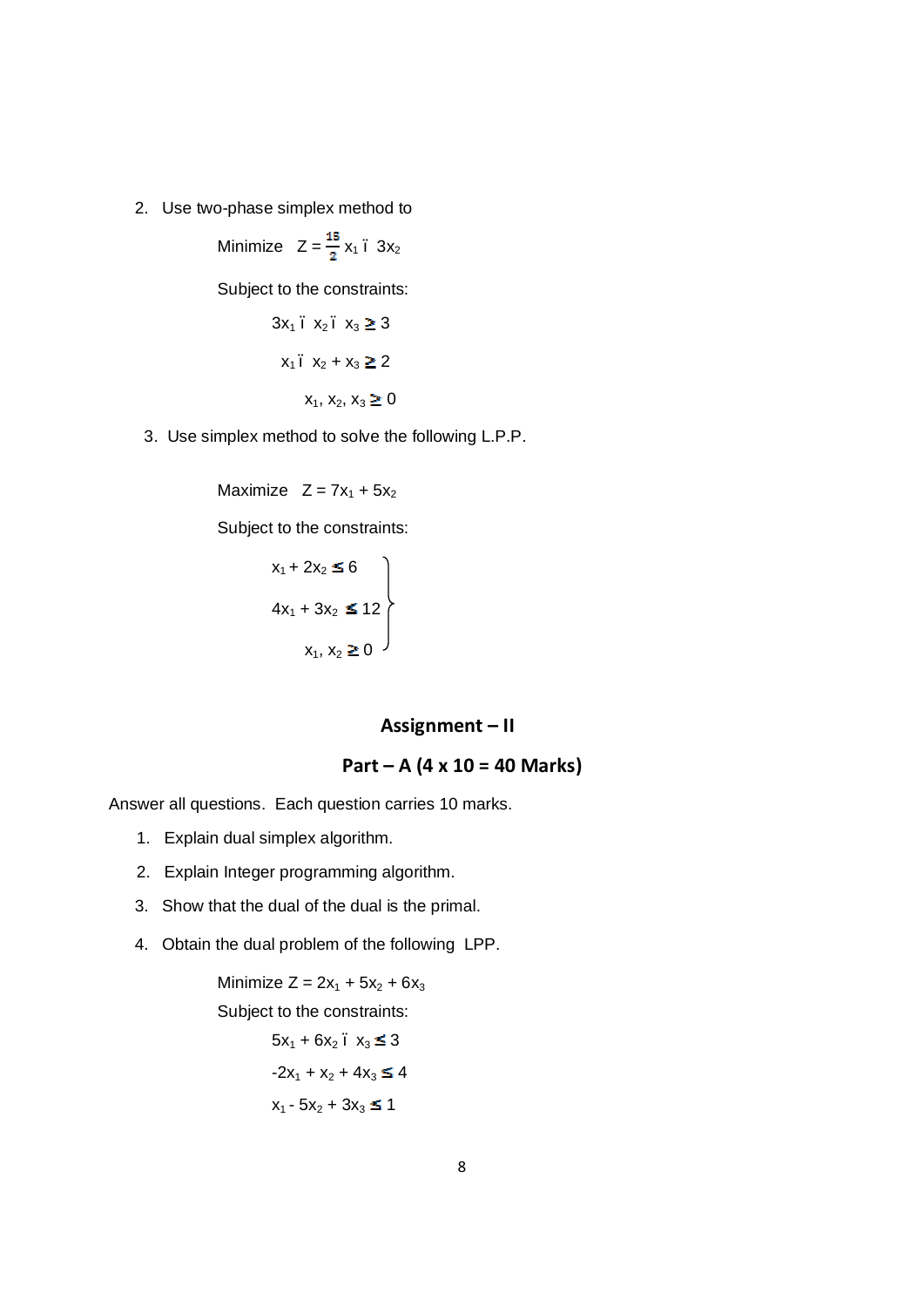# $-3x_1$  .  $3x_2 + 7x_3 \le 6$

# $x_1, x_2, x_3 \ge 0$

# **Part – B (2 x 30 = 60 Marks)**

Answer any two of the questions. Each question carries 30 marks.

1. Use the duality to solve the following L.P.P.:

.

Maximize  $Z = 2x_1 + x_2$ 

Subject to the constraints:

$$
x_1 + 2x_2 \le 10
$$
  
\n
$$
x_1 + x_2 \le 6
$$
  
\n
$$
x_1 - x_2 \le 2
$$
  
\n
$$
x_1 - 2x_2 \le 1
$$
  
\n
$$
x_1, x_2, x_3 \ge 0
$$

2. Find the optimum integer solution to the following all I.P.P.:

Maximize  $Z = x_1 + 2x_2$ 

Subject to the constraints :

$$
x_1 + x_2 \le 7
$$
  

$$
2x_1 \le 11
$$
  

$$
2x_2 \le 7
$$

 $x_1, x_2 \ge 0$  and are integers.

3. Maximize 
$$
Z = \frac{3}{4}x_1
$$
.  $150x_2 + \frac{1}{50}x_3$ .  $6x_4$   
\nSubject to the constraints:  
\n $\frac{1}{4}x_1$ .  $60x_2 - \frac{1}{25}x_3 + 9x_4 \le 0$   
\n $\frac{1}{2}x_1$ .  $90x_2 - \frac{1}{50}x_3 + 3x_4 \le 0$ 

$$
x_3 \leq 1
$$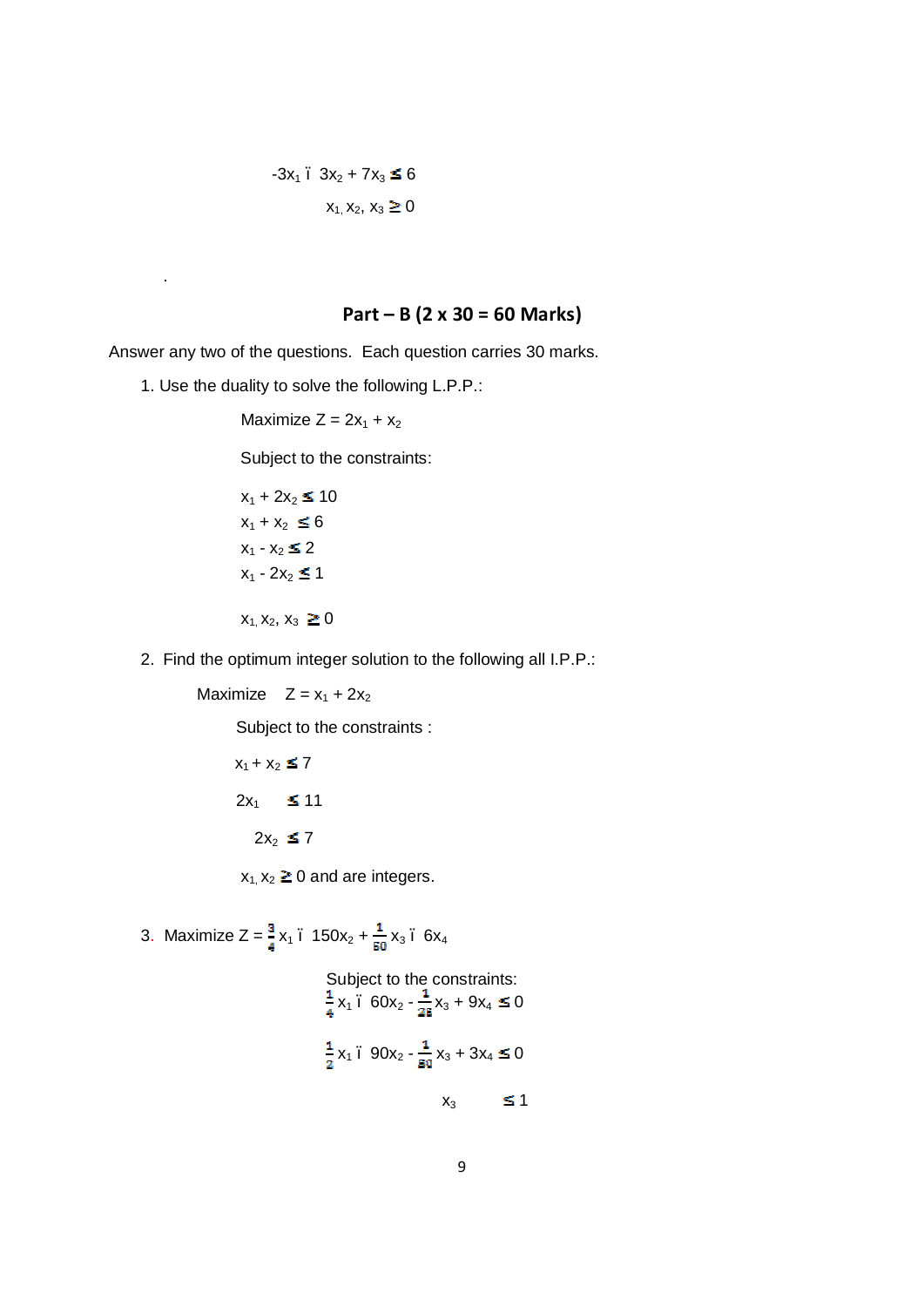# **Assignment – III**

# **Part – A (4 x 10 = 40 Marks)**

Answer all questions. Each question carries 10 marks.

1. Solve the following 2 x 4 game graphically:

|          | Player B       |                         |  |  |  |
|----------|----------------|-------------------------|--|--|--|
|          |                | $B_1$ $B_2$ $B_3$ $B_4$ |  |  |  |
| Player A | $A_1$ 2 1 0 -2 |                         |  |  |  |
|          | $A_2$ 1 0 3 2  |                         |  |  |  |

- 2. A contractor has to supply 10,000 bearings per day to an automobile manufacturer. He finds that, when he starts a production run, he can produce 25,000 bearings per day. The cost of holding a bearing in stock for one year is 20 paise and the set up cost of a production run is Rs.180. How frequently should production run be made?
- 3. Explain Hungarian method to solve assignment problem.
- 4. Explain Vogels Approximation method.

#### **Part – B (2 x 30 = 60 Marks)**

Answer any two of the questions. Each question carries 30 marks.

 1. Consider the problem of assigning five jobs to five persons. The assignment costs are given as follows:

| Persons |   |   | Job |                |   |
|---------|---|---|-----|----------------|---|
|         | 1 | 2 | ς   |                | 5 |
|         |   |   |     |                |   |
| А       | 8 | 4 | 2   | 6              | 1 |
| B       | n | q | 5   | 5              | 4 |
| C       | 3 | 8 | 9   | $\overline{2}$ | 6 |
| D       |   | ς | 1   |                | 3 |
| F       | Ο | 5 | ጸ   | n              | 5 |
|         |   |   |     |                |   |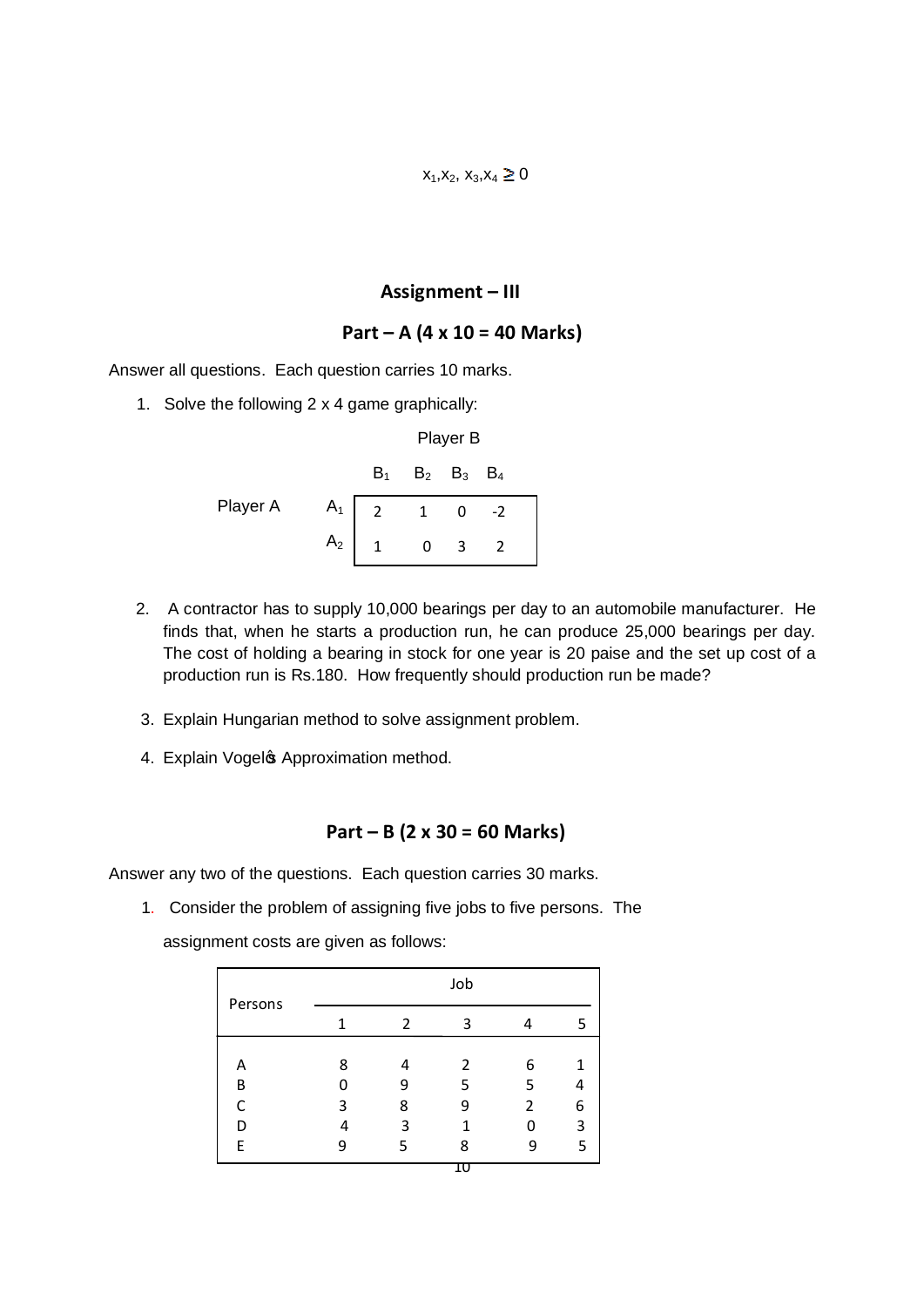Determine the optimum assignment schedule.

 2. Obtain an initial basic feasible solution to the following T.P. using the Vogel & approximation method:

|              |    |              | <b>Stores</b>           |                |              |
|--------------|----|--------------|-------------------------|----------------|--------------|
| Warehouses   | I  | $\mathbf{I}$ | Ш                       | IV             | Availability |
| Α            | 5  | $\mathbf{1}$ | $\overline{\mathbf{3}}$ | 3              | 34           |
| B            | 3  | 3            | 5                       | 4              | 15           |
| $\mathsf{C}$ | 6  | 4            | 4                       | 3              | 12           |
| D            | 4  |              | 4                       | $\overline{2}$ | 19           |
| Requirement  | 21 | 25           | 17                      | 17             | 80           |

3. Use dual simplex method to solve the L.P.P.

Minimize  $Z = x_1 + 2x_2 + 3x_3$ 

subject to the constraints:

$$
x_1 \cdot x_2 + x_3 \ge 4
$$
  

$$
x_1 + x_2 + 2x_3 \le 8
$$
  

$$
x_2 \cdot x_3 \ge 2
$$
  

$$
x_1, x_2, x_3 \ge 0
$$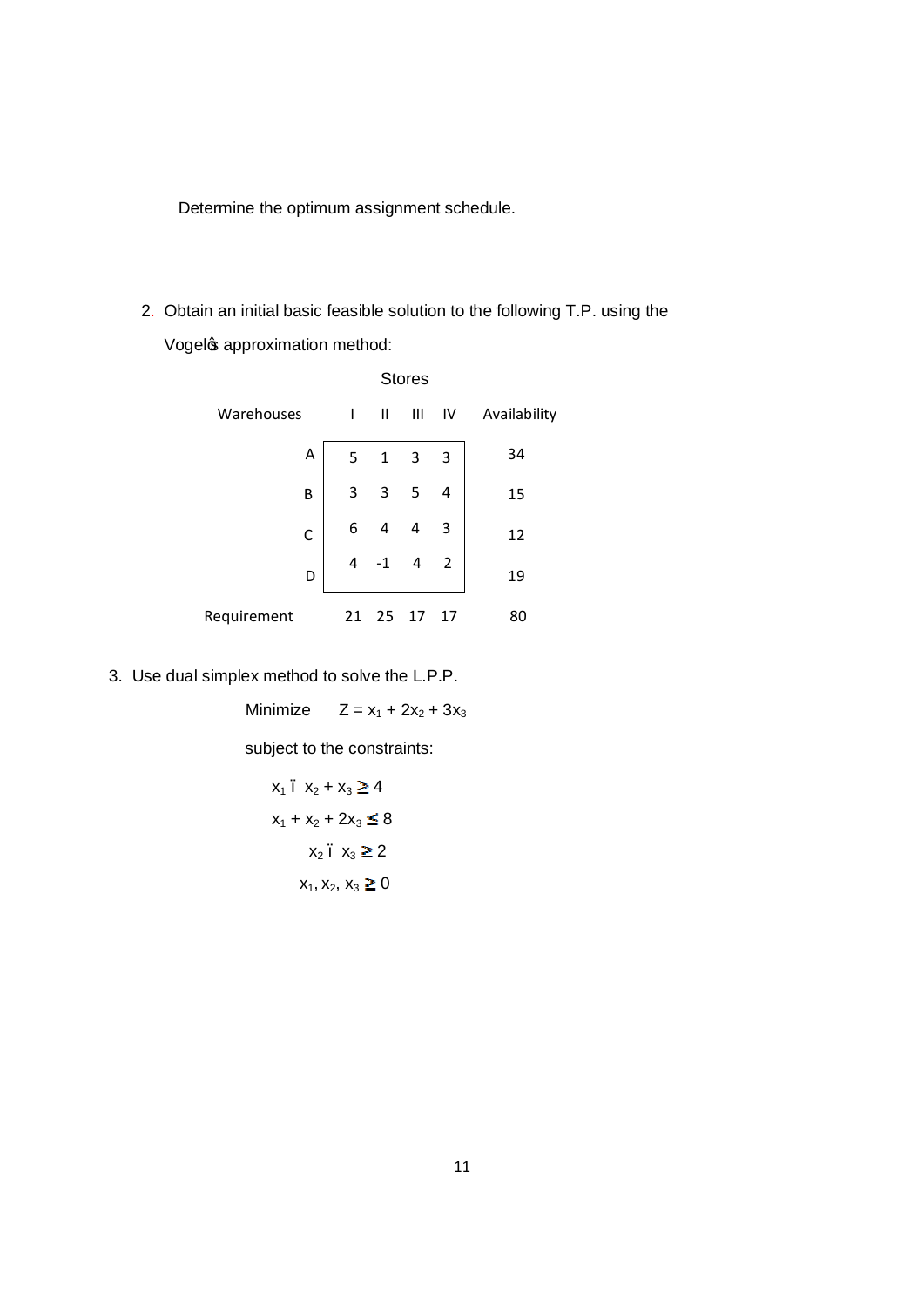# **Assignment – IV**

# **Part – A (4 x 10 = 40 Marks)**

Answer all questions. Each question carries 10 marks.

 1. In a railway marshalling yard, goods trains arrive at a rate of 30 trains per day. Assuming that the inter – arrival time follows an exponential distribution and the service time distribution is also exponential with an average 36 minutes, calculate the following: i) Average number of trains in the yard ii) The probability that the queue size exceeds 10.

2. A super market has two girls ringing up sales at the counters. If the service time for each counter is exponential with mean 4 minutes, and if people arrive in a Poisson fashion at the rate of 10 an hour.

- (a) What is the probability of having to wait for service?
- (b) What is the expected percentage of idle time for each girl?
- (c) Find the average queue length as the average number of units in the system.

3. A Commodity is to be supplied at a constant rate of 200 units per day. Supplies of any amount can be had at any required time, but each ordering costs Rs.50.00. Cost of holding the commodity in inventory is Rs.2.00 per unit per day while the delay in the supply of the item induces a penalty of Rs.10.00 per unit per delay of 1 day. Find the optimal policy (q,t) where t is the re-order cycle period and Q is the inventory level after re-order. What would be the best policy, if the penalty cost becomes  $\infty$  ?

4. A TV Repairman find that the time spent on his jobs has an exponential distribution with mean 30 minutes. If he repairs sets in the order in which they came in and if the arrival of sets is approximately Poisson with an average rate of 10 per 8 hours day, what is repairmang expected idle time each day? How many jobs are ahead of the average set just brought in?

# **Part – B (2 x 30 = 60 Marks)**

- 1. Explain EOQ model without shortage.
- 2. Explain (M/M/1):  $(∞/FIFO)$  model.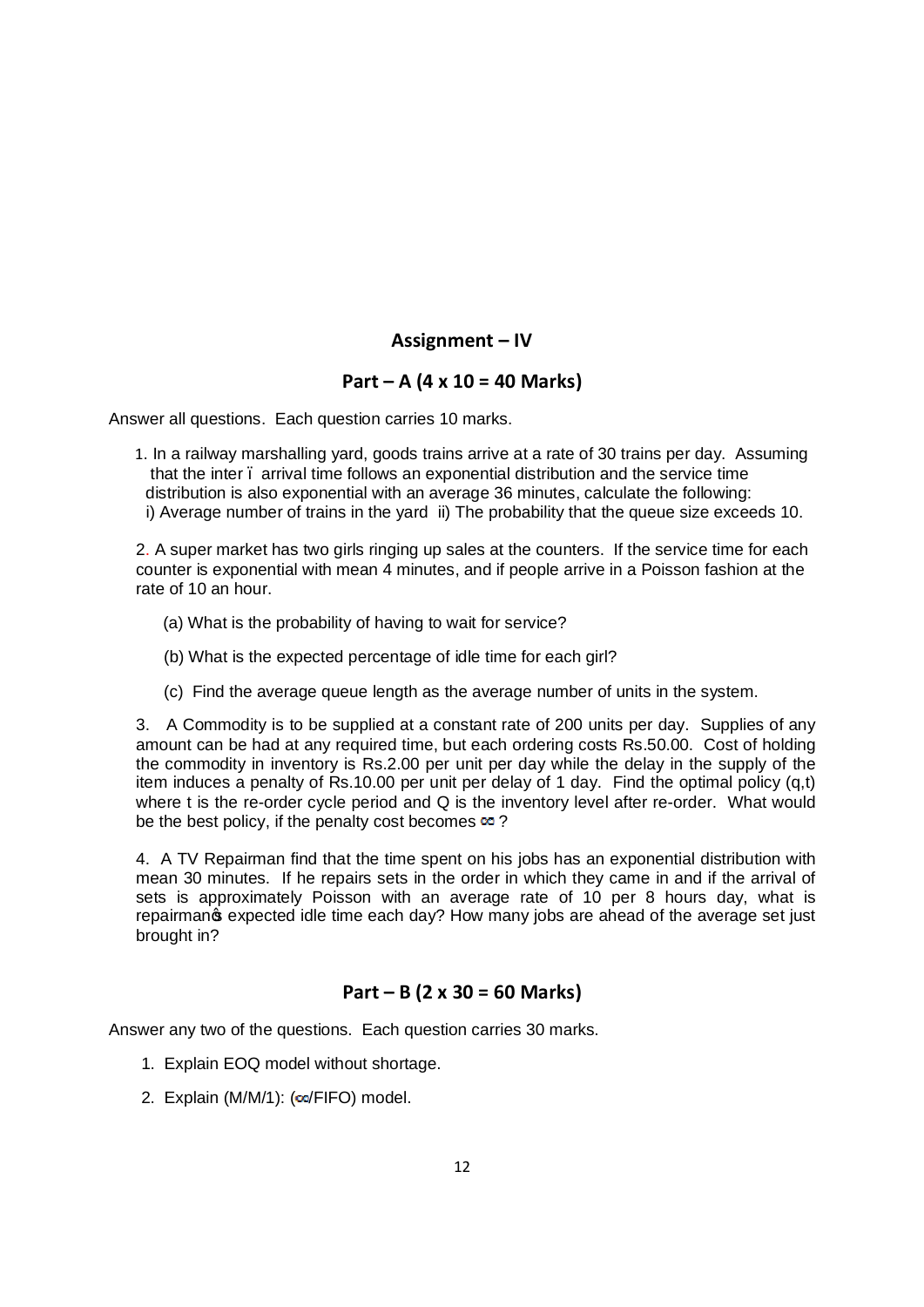3. Solve the following 3 x 3 game by linear programming:

 Player B Player A  $\begin{bmatrix} 1 & -1 & -1 \\ -1 & -1 & 3 \\ -1 & 2 & -1 \end{bmatrix}$ 



# **TAMIL NADU OPEN UNIVERSITY Chennai - 15 School of Science**

**ASSIGNMENT**

| Programme Code No    | :132                                            |
|----------------------|-------------------------------------------------|
| Programme Name       | : B.Sc., Mathematics with Computer Applications |
| Course Code & Name   | : BMC-34, Graph Theory                          |
| Batch                | : AY 2019-20                                    |
| No.of Assignment     | : One Assignment for Each 2 Credits             |
| <b>Maximum Marks</b> | :100                                            |
| Weightage            | :25%                                            |

#### **Assignment – I**

## **Part – A (4 x 10 = 40 Marks)**

Answer all questions. Each question carries 10 marks.

- 1. Define various operations on graphs and illustrate.
- 2. Prove that a graph is bipartite if and only if it contains no odd cycle.
- 3. Define self-complementary graph, give an example and prove that if G is self-

complementary then  $p \equiv 0, 1 \pmod{4}$ .

4. State and prove Turanos theorem.

## **Part – B (2 x 30 = 60 Marks)**

Answer any two of the questions. Each question carries 30 marks.

1. State and prove Haval and Hakimi theorem and illustrate.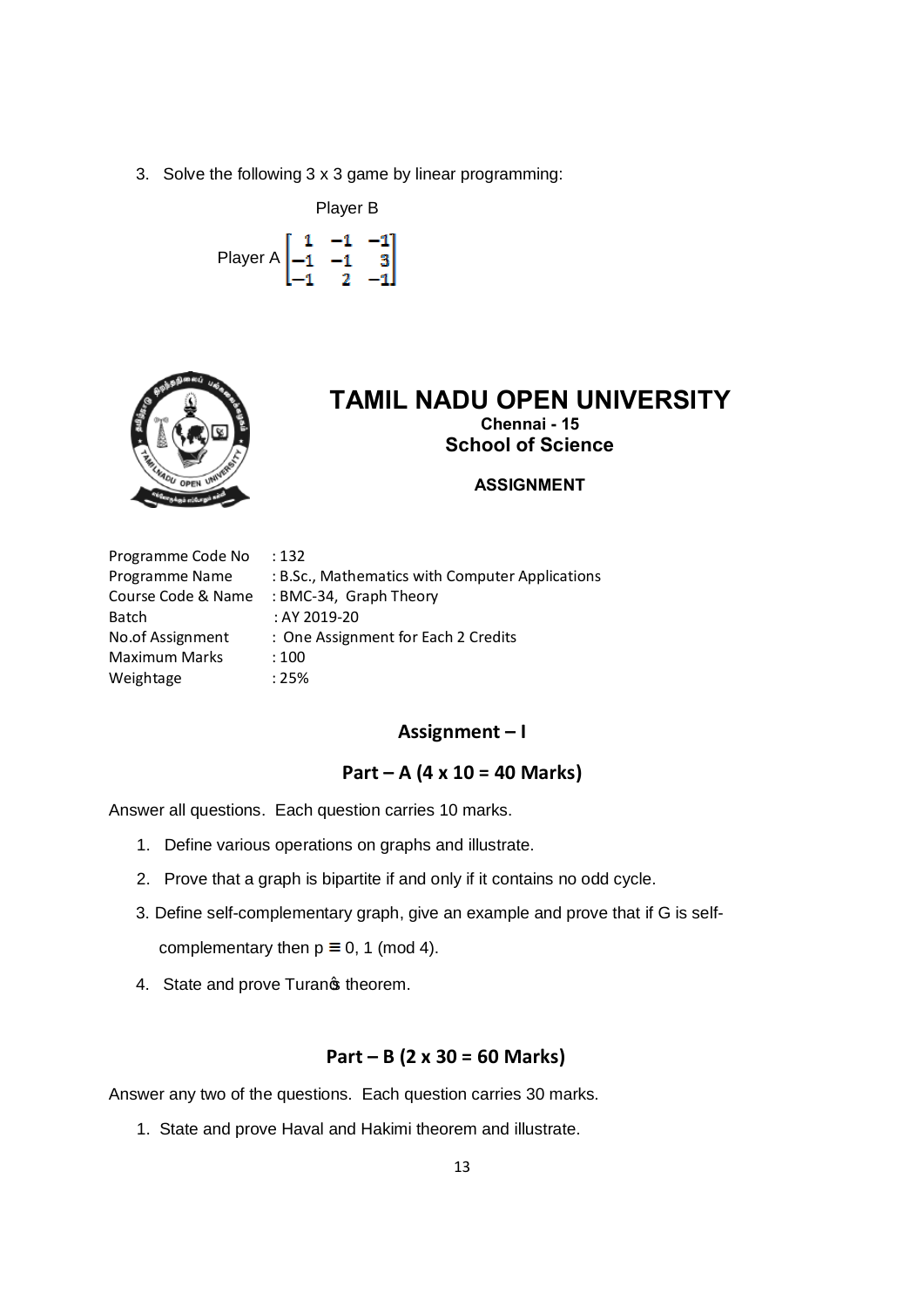- 2. Define an Eulerian graph, give an example and a counter example. Also prove that a connected graph G is eulerian if and only if each vertex of G has even degree.
- 3. State and prove equivalent condition for a graph to be a tree.

#### **Assignment – II**

#### **Part – A (4 x 10 = 40 Marks)**

Answer all questions. Each question carries 10 marks.

- 1. State and prove Euleros Formula.
- 2. Prove that every tournament has a directed Hamilton Path.
- 3. If G is a graph with  $p \ge 3$  and  $\delta \ge p/2$ , then prove that G is Hamiltonian.
- 4. In a bipartite graph with  $\delta > 0$ , prove that number of vertices in a maximum

independent set is equal to the number of edges in minimum edge covering.

# **Part – B (2 x 30 = 60 Marks)**

- 1. Write a note on Chromatic Polynomial of a graph.
- 2. State and prove Five-colour theorem, proving necessary result.
- 3. Define closure of a graph, illustrate and prove that closure of a graph is well defined. Also prove that if  $c(G)$  is complete, then G is hamiltonian when  $p \ge 3$ .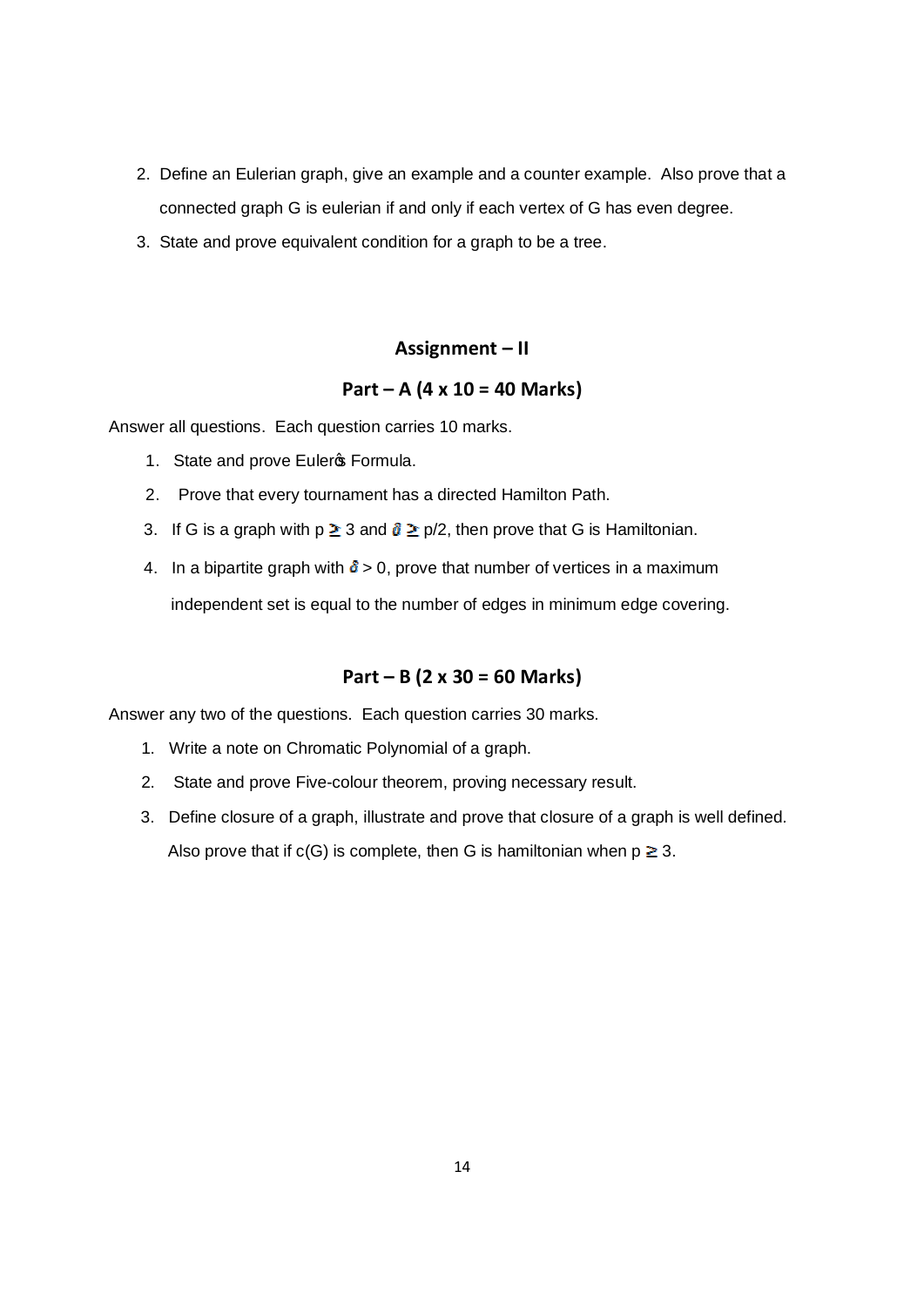

# **TAMIL NADU OPEN UNIVERSITY Chennai - 15 School of Science**

#### **ASSIGNMENT**

Programme Code No : 132 Programme Name : B.Sc., Mathematics with Computer Applications Course Code & Name : BMC-35, Introduction to Internet Programming (Java) Batch : AY 2019-20 No.of Assignment : One Assignment for Each 2 Credits Maximum Marks : 100 Weightage : 25%

#### **Assignment – I**

## **Part – A (4 x 10 = 40 Marks)**

Answer all questions. Each question carries 10 marks.

- 1. Explain Inheritance in Java.
- 2. Write a note on Constructer.
- 3. Write a note on Applets and Applications.
- 4. Write Structure of Java programming.

#### **Part – B (2 x 30 = 60 Marks)**

- 1. Explain the concept of sub-classing.
- 2. Write a note on Exceptional handling.